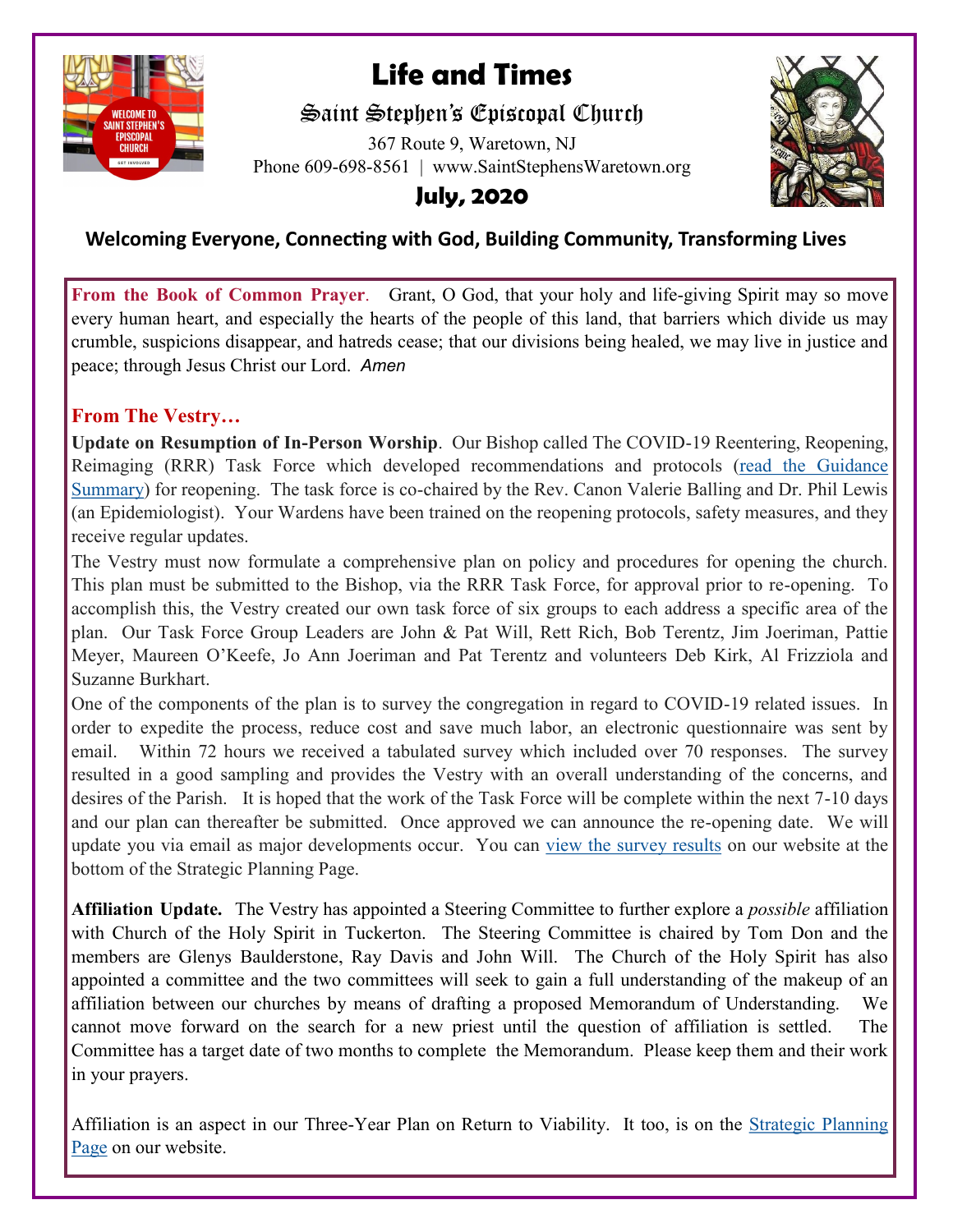### **The Light at the End of the Tunnel???!!!** *Faithfully submitted by Jo Ann Joeriman*



That is what we are seeing with getting ready for our St. Stephen's Episcopal Church to finally re-open. It will still take much planning and compliance, but we are moving in the direction of being able to be in our Church home, which is something we all could use right now.

I cannot remember a time when the world was in this much turmoil and the one place that we could normally find the tranquility that we so much need has been closed to us.

There are members of our St. Stephens Church that are working behind the scenes to bring us closer to that wonderful day when we can, either privately or with others, express our gratitude for surviving these trying times and to be once more in our place of worship. It has been almost four months since we had our last service which was during Lent. That seems so long ago based on all that has transpired. The loss of loved ones and the sadness of not being with them at that crucial time was unbearable. How do you handle knowing that someone you love is dying and no one can be there to hold their hand. That is something that is almost impossible to accept. To be limited in our daily lives was almost too much to bear.

Because we realize how far we have come and the effort it will take to get the church back on its feet, there is a request to please lend a hand. Only a few do so much and if more could step up and offer some help it would make the transition of opening so much easier and so much more welcoming. There are rules and guidelines that are set forth by our Bishop and to open our facilities, we must report exactly the steps we will take to accomplish this. The Vestry is working hard to meet all these requirements but we sure could use some help. Of all the aspects that need attention, each one has its complexities that, with a team, would be so much smoother. Not only do we have the opening of our Church for worship, we also have the affiliation with Holy Spirit and the opening of our valuable Thrift Outlet. These areas are, in themselves, complex and will need procedures and guidelines written for us to comply. The volunteers that work in each of these areas are very much appreciated for without them we would not have come as far as we already have. If you are able and willing to lend a hand, please reach out to our Vestry members and let them know how you would like to be of service. Any help you can give will be greatly appreciated.



#### **July Birthday's**

JoAnn Don 27th Luke Silletti 27th Pat Spielman 29th Pat Shultis 29th Joel Stolte 29th

Chris Matthies 4th Beth MacKenzie 7th Dan Cody 7th Kylie DelSontro 9th Stephen Smet 10th June Merrifield 12th Tung Nguyen 15th Chris Donnamaria 16th

*If we have missed your name, please [email us](mailto:parishadmin@ststephenswaretown.com?subject=Birthday%20List%20Update) your name and birth date so we can up date our files and include you.*

#### **July Anniversaries**

Mike & Pat Spielman 21st David & Judy Wineman 21st Patti & Ryan Dalon 21st

Joanne & Jim Emery 9th Jean & Rich Brown 14th Maryann & Bob Payne 15th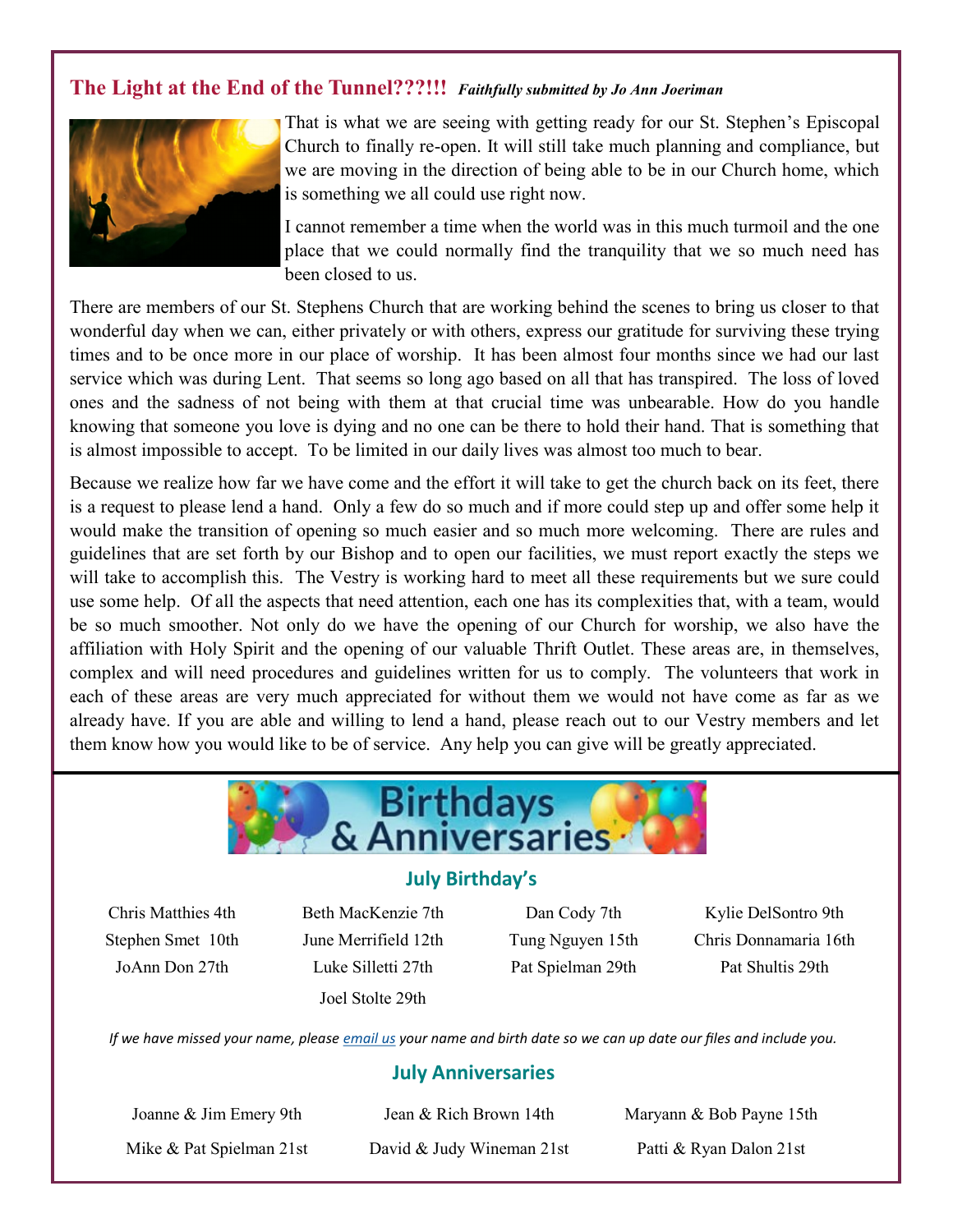

## **There are always so many people to thank and this month we want to say Thank You to** *Dan* **from GSH.**

Have you noticed how well-groomed the Church grounds have been lately. The grass is cut, the gardens are weeded, the Thrift Shop area has been cleaned and there is a vegetable garden that is supplying veggies to the Food Bank as well as the Good Sam

House. We have Dan to thank for all that and no matter what the weather or temperature, Dan is hard at work keeping our Church grounds looking beautiful. Thank you Dan….we are blessed to have you!! We also need to say "*Thank You*" to **Dolores DeWitt, Edna Reynolds, Audrey Vernon** (along with her friend) and **Gloria Davis** who gave their time and talent toward making items of value in support our outreach ministries. They all worked in different ways by crocheting, knitting and sewing 31 Baby Blankets, 18 Men's Scarves, 26 Children's Scarves, 30 Lap Covers, 22 Walker Bags and 3 pairs of Knitted

Slippers. Special Blessings to these women who gave their time and talent for this worthy endeavor.

#### **OUR NATIONAL PASTIME…** *Faithfull Submitted by Pattie Meyer*

As some of you already know, I am not a big fan of Major League Baseball. Yes, I had to endure the 1969 World Series that was won by the beloved New York Mets that year. The underlying story is that I was 19 and stuck at home after having my appendix removed with a father who LOVED baseball, particularly the New York Yankees. I knew the voices of Red Allen and Mel Barber very well. I do wonder, however, what happened to the grass that fans ripped out of the infield in their jubilant postgame celebration?



The real reason for this story is to convey some sad news that many of you have already heard. The 2020 season for the Lakewood BlueClaws has been cancelled. The Minor League Baseball organization announced the other day that the season was over for the entire league before it started. For those of us who are interested in the BlueClaws, this came as no surprise.

I am waiting for a telephone call from our representative regarding what are the arrangements for our planned Southern BBQ. I plan on telling them that we will be back next year and that you can count on us in rescheduling the BBQ for 2021. In the meantime, all we can do is accept the fact that something else has to be changed and/or rearranged because of the COVID-19 pandemic.

I would rather have three feet of snow to shovel or a weekend spent inside due to a Nor'easter than go through this again.



֦

**Prayer List**. We are refreshing our payer list. Should someone need to be included, please [email](mailto:saintstephenswaretown@gmail.com?subject=Prayer%20List) us or contact the church office. Unless renewed, people will stay on the prayer list for a month.

*Please Keep in Your Prayers*, Beth MacKenzie, Becky Smith, Ron Turner, and Dick & Flossie Heward

#### **Available During The Pandemic**

#### **ShopRite Gift Card Fundraiser Supports Our Building and Maintenance.**

Please consider donating to the church through purchase of ShopRite Gift Cards. Five percent of your purchase is returned to the church and designated for Church Building and Maintenance. **Call Gloria Davis at 609- 693-4205 or Ron Turner at 609-660-2635 and place an order and we will be outside the church between 10 AM & 11 AM on a designated day.** 

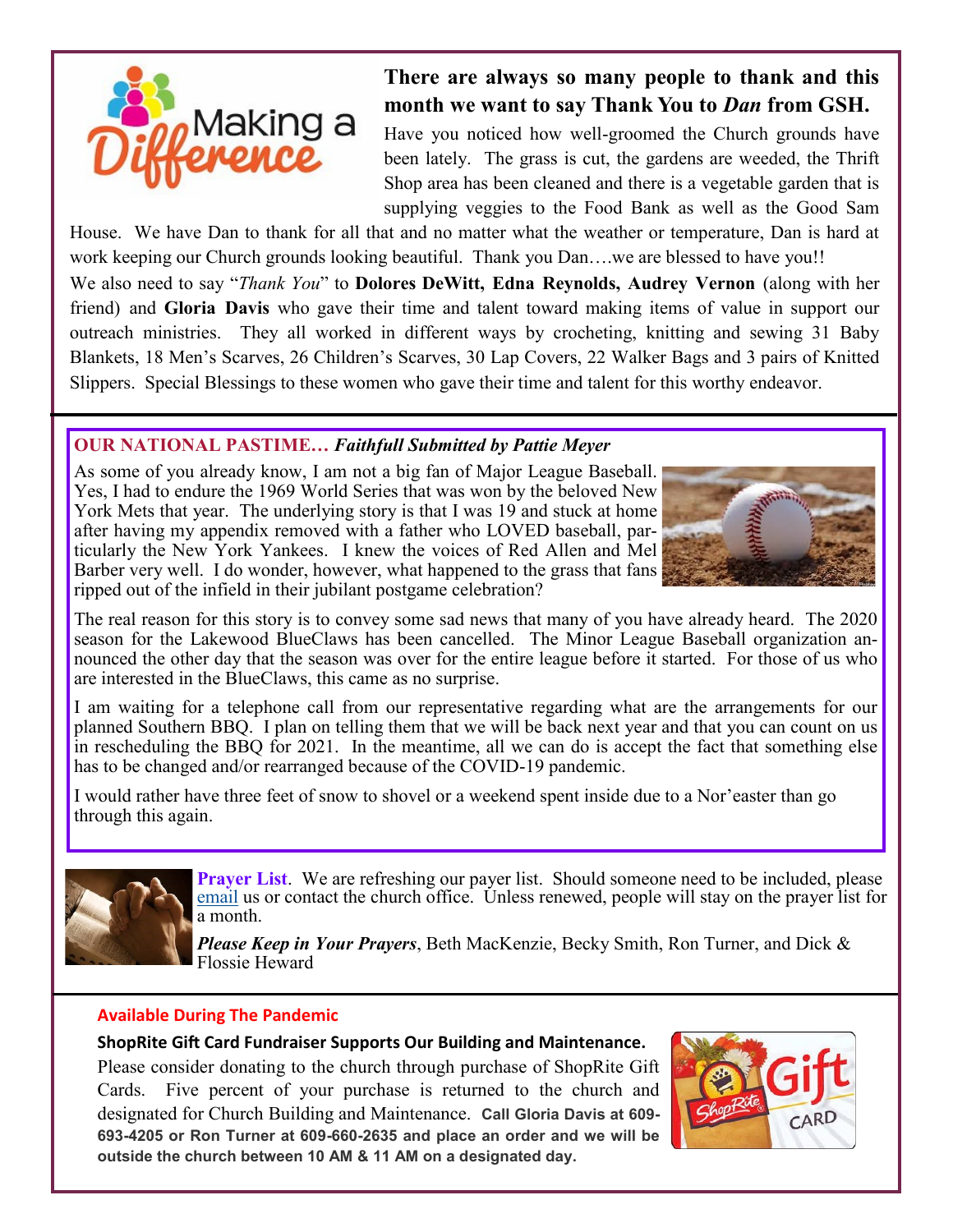#### **THRIFT SHOP NEWS**

The good news is that we are getting ready to open our beloved Thrift Shop. The not so good news is that we will need procedures put into place that may not be comfortable for some of our shoppers. Due to this pandemic, masks will need to be worn and we may need to limit how many shoppers will be admitted at one time in order to maintain a safe atmosphere. We are currently working on getting our



volunteers on board and we will probable need more able workers to help us out as some of our long time regulars won't be returning . If you would like to help out, you can contact Beth MacKenzie through the office 609-698-8561 or contact one of our Vestry members. Thank you in advance for helping out!



Supporting Saint Stephen's is only a click away. We are now able to offer you the opportunity to give online. It is quick, easy and of course secure. Visit [SaintStephensWaretown.org/Donate](https://saintstephenswaretown.org/donate) to make a donation. You can make a one time gift or arrange for secure automatic reoccurring contributions from a bank account, or from a credit/debit card. You are also able to designate your gift toward your Pledge,

Building & Maintenance, Organ & Music, the Good Sam House, Sunday School, Memorial Candles, Memorial Altar Flowers, or make a free-will offering.

No matter how you choose to give, your donations will help sustain our church and it's ministries. **Thank you for your generosity!**



The former Sunday Seminar, now the Saturday Seminar. The group meets at 11:00 AM on Saturday Mornings using Zoom.

Each week someone in the group says an opening prayer and a different participant selects a Scripture verse or chapter in advance and there is a discussion on the scripture. You are invited to join in.

To receive more information or to obtain the Zoom login information,

email Deb Kirk at *[Debrus56@gmail.com](mailto:Debrus56@gmail.com)* or text her at 609-312-3802. During the week the group also shares prayer requests through group text or email.



## **Bible Study with Bishop Stokes**

Wednesdays at 7:00 p.m.

[Register Now](https://DioceseofNJ.us18.list-manage.com/track/click?u=7c264b4b77ef5ef9bcfb336c5&id=f3a25a1c05&e=436f284faa)



Every week, Bishop Stokes is holding an online Bible study to look at

the upcoming week's gospel lesson. Following the study time, the bishop will lead the end-of-day Compline prayer service. The Diocese has also set up a [web page](https://DioceseofNJ.us18.list-manage.com/track/click?u=7c264b4b77ef5ef9bcfb336c5&id=d37ab5886e&e=436f284faa) with study materials and readings to look at before the discussion, as well as recordings of previous sessions.

*Please Note: Due to enhanced security precautions for online meetings, you will need to <u>register for this</u> [event](https://DioceseofNJ.us18.list-manage.com/track/click?u=7c264b4b77ef5ef9bcfb336c5&id=f2adf82abb&e=436f284faa) even if you have previously registered for it.*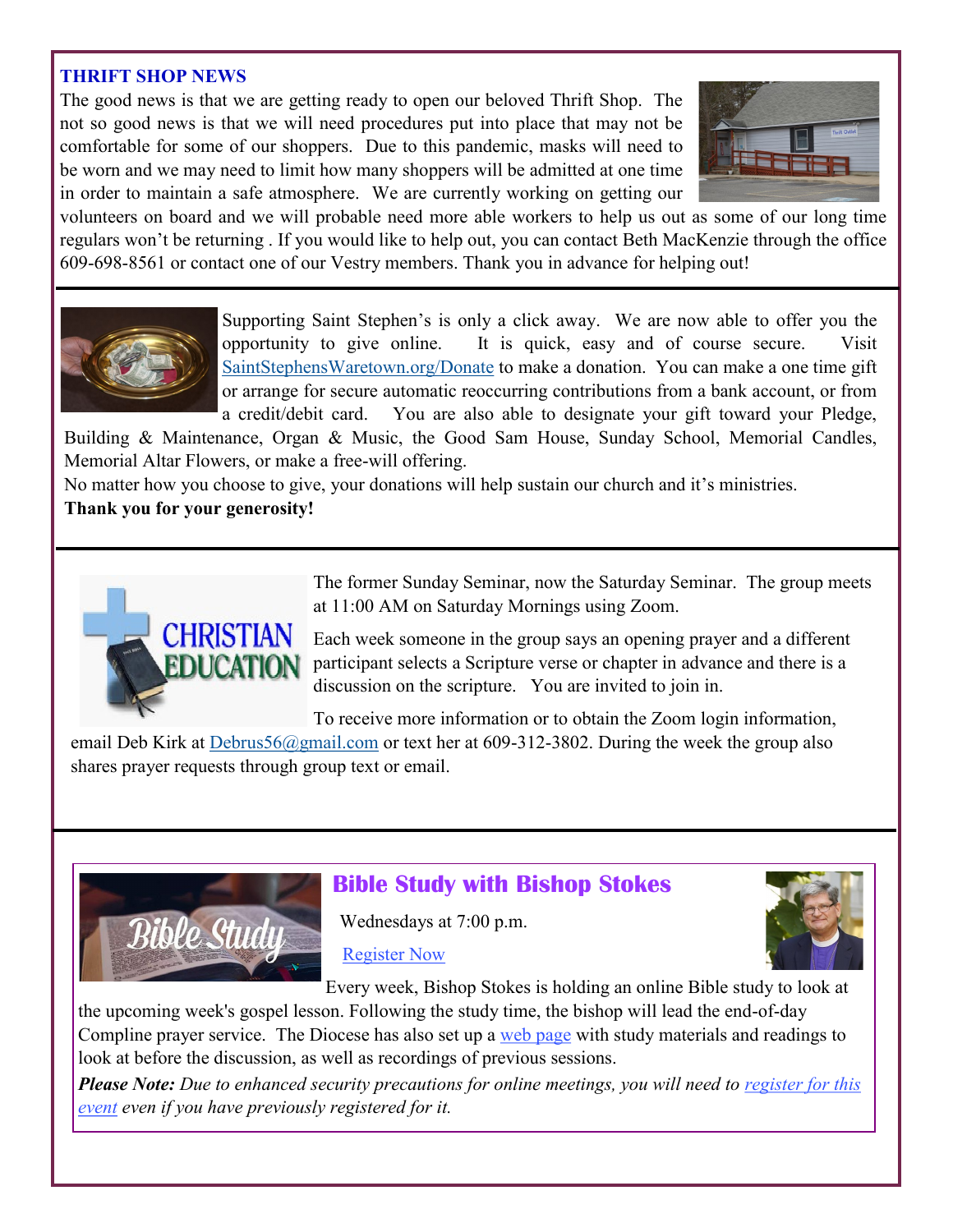### **Spotlighted This Month***…* **Maureen O'Keefe**



When you think of things spiritual, Maureen O'Keeffe comes to mind. When you look upon the altar at church service, all the items specifically placed there had something to do with Maureen and the Altar Guild. There is no one better suited for this special job as Maureen describes this time as truly spiritual and meditative. This involves setting up the Lord's table for each service including Sunday Church service, funerals, weddings, baptisms, and special holidays.

Maureen has been a member of St. Stephen's Church for the past 40 years and has been on the Altar Guild for the past 15 years. She, like so many others in our congregation, has worn many hats. She has been a Sunday School teacher, a member of the ECW, a member of Order of Saint Luke, conducted Bible Study, been involved in the Sunday Seminar, and volunteers at our Thrift Shop.

Born in Newark, NJ, Maureen moved to the Barnegat/Waretown area when she was 6 years old so she may be considered somewhat native to the area. Her family members are son Shaun and wife Stephanie and four grandchildren of which there is a set of triplets. The grandkids usually accompany her on Sunday when we were able to meet for coffee hour.

Maureen has a gift of kindness and acceptance of anyone that she encounters and is a good listener regardless of personal beliefs or opinions. That is where the spiritual side of Maureen really shines. *Thank you*, Maureen, for all you do.... St. Stephen's is blessed to have you and your family as members in our congregation!

#### **From The Treasurer.** *Faithfully Submitted by Ron Turner*

Since our church facilities were ordered to close back in March 2020, by our Bishop, we have lost the weekly income we were receiving from our pledge offerings, Thrift Store, Shop-Rite Fund Raiser, etc. Our church expenses continue to go on each month for employee salaries, utilities, insurance, and our mission giving to the Diocese.



At our annual meeting, back in January 2020, when the budget for 2020 was presented and approved, based upon projected income and fixed expenses, we had no idea that when March came, our church would be closed for the Covid19 Virus, that brought our projected income to a halt. When this happened, our vestry immediately started taking steps to look for ways to keep things moving while our church facilities were still being maintained by staff and volunteers, keeping our Food Bank open to serve the public and our communication lines open through our monthly Life and Times Newsletter, to keep our parishioners appraised as to what was happening.

During this time period, while our church was closed for services on Sundays, several of our parishioners have continued to mail or drop off their weekly offerings to the church or to me, the treasurer. This has helped us to meet our monthly fixed expenses without having to use other investment funds. I would encourage those parishioners who made a pledge commitment at the beginning of the year, and from whom we have not received any offerings, since we closed the church, to consider making an effort to meet their pledge commitments.

I wish to thank those parishioners who have faithfully continued to send their offerings into the church, so we can cover our expenses in maintaining our church during this trying time that we have all been going through.